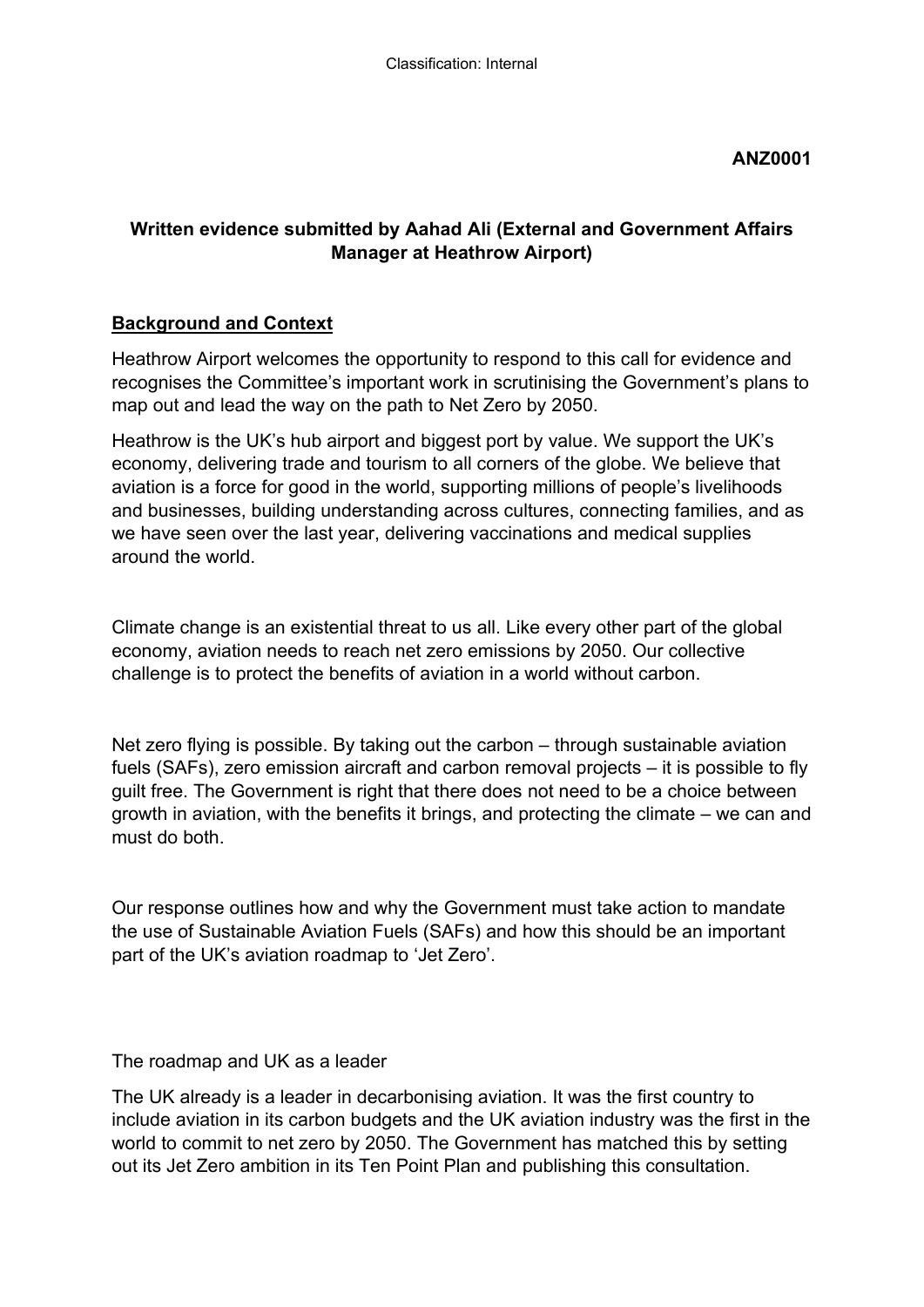Jet Zero is a huge opportunity for the UK to maintain its leadership in the coming net zero industrial age. This country can show the world how it is possible to offer affordable, widespread global connectivity while building new industries with factories across the UK, reskilling British workers in industries like aviation and petrochemicals. By leading, the UK can create jobs, investment, export opportunities and the security of energy supply. By taking the carbon out of flight, domestic and international political priorities can be made real – both making a concrete contribution to Levelling Up and Building Back Better through a greener economy while fostering global connectivity and a world-leading aerospace industry core to Global Britain.

The Government must now act urgently to take this opportunity. Ministers' intent is good, but a gap is growing on action both compared to other nations and the urgency to decarbonise. Without a suitable policy pathway for decarbonised aviation, individual, societal and commercial trade-offs will be needed that restrict commerce and lower connectivity. Working in partnership with industry, if the Government does not take action to match the ambition, it will miss the wider opportunity for the UK to take a lead.

If passengers and cargo are to fly net zero by 2050, solutions must be rolled out to cut emissions this decade. That means private sector investment of potentially billions of pounds by 2030 particularly in new sustainable fuel plants. Decisions on those investments need to start in 2022 and 2023. So, to see progress by 2030, Ministers must take clear and concrete policy steps now: publishing the UK Jet Zero strategy as soon as possible and confirming a SAF mandate and price support mechanism in the first half of 2022. Bold, robust action on known solutions cannot be delayed any further.

# **Achieving Jet Zero via Sustainable Aviation Fuels**

Sustainable Aviation Fuels (SAF) are the most promising solution for net zero flying by 2050. It can be used with existing aircraft and can cut carbon by 70% or more.

# **The benefits of focusing on SAF are:**

 $\Box$  The technology is proven. Six different ways of producing SAF have been certified for aviation and more are under development.

 $\Box$  It is a "drop-in" solution. It can be dropped into today's aircraft, avoiding the need for costly and timely replacement of the world's aircraft fleets. It can be dropped into today's pipelines avoiding the need for new fuel distribution systems.

 $\Box$  Before 2050 SAF will remain the only solution for the longer journeys that represent most of aviation's emissions. SAF is the only plausible solution for long haul flights or flight longer than two hours, before 2050. Zero emissions flight technology (electric and/or hydrogen) is likely to only emerge for shorter journeys by the mid-2030s.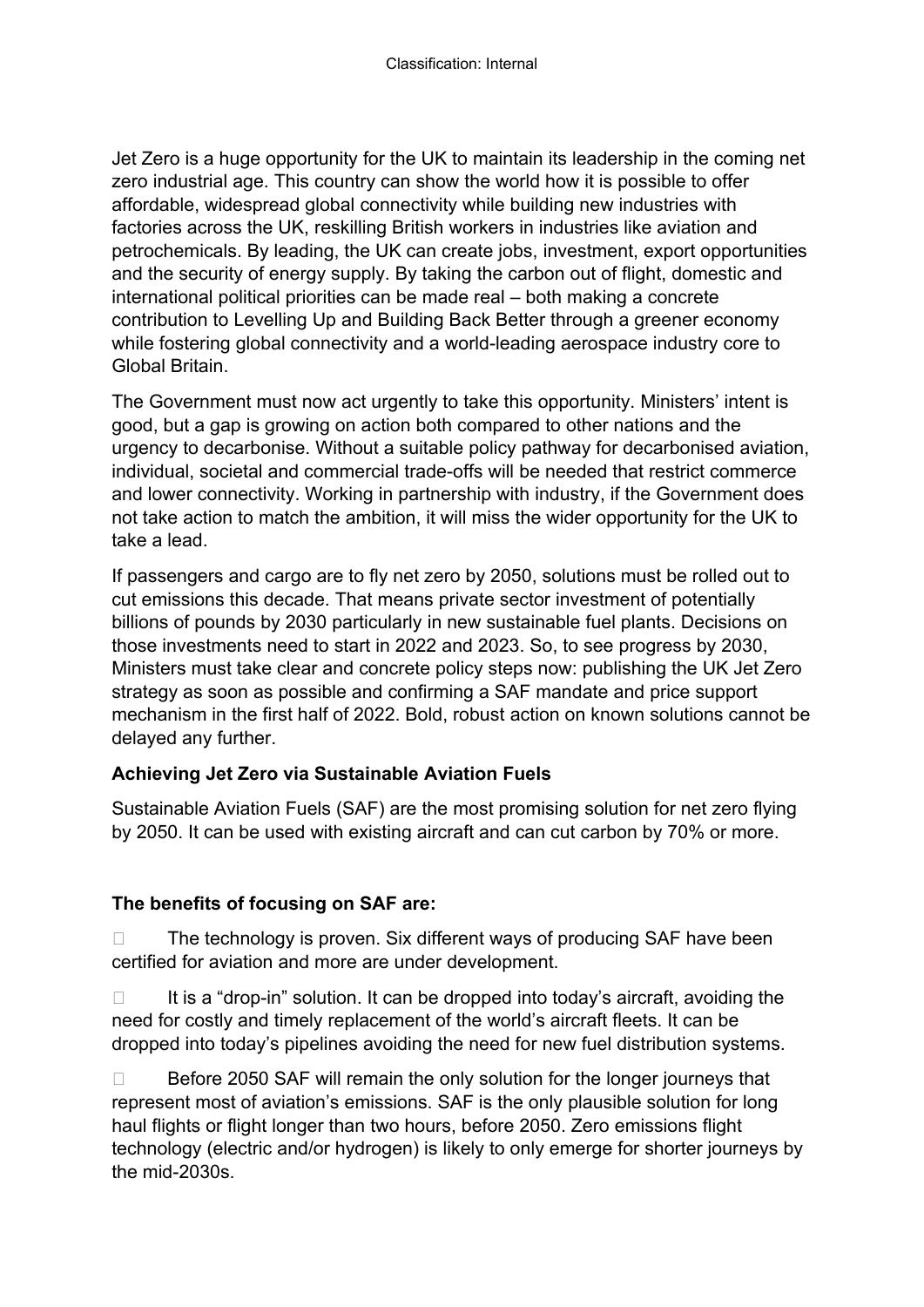$\Box$  It cuts life-cycle carbon by 70% or more and can be produced sustainably. Using currently approved feedstocks and manufacturing processes, waste-based or "second generation" SAFs can deliver around 70% carbon reduction compared to conventional jet fuel (based on Life Cycle Assessment) .

 $\Box$  There is sufficient feedstock globally for aviation. A recent report by the Energy Transitions Commission concluded that there is sufficient sustainable biomass globally for all of aviation's needs and that aviation should be prioritised for its use as alternative zero carbon technologies exist for other industries and modes of transport .

The main challenge for SAF is an economic one: it typically costs  $4 - 5$  times more than kerosene. Airlines are therefore reluctant to sign up to significant long-term supply contracts and investors are therefore hesitant to invest.

As such, key market signals are needed from Government to stimulate SAF use and investment in its production:

1. An escalating mandate for the use of SAF in UK flights, rising to at least 10% of all aviation fuel by 2030.

2. A price support mechanism to close the price gap with fossil kerosene to make a mandate commercially possible for airlines.

Zero Emission Flight technology is exciting and headline grabbing. It could be available for flights of up to 2 hours on aircraft of up to 150 seats by the early 2030s. However, these flights represent less than 30% of carbon from global aviation and it will take time for new aircraft to roll out through the fleet. SAF will still be needed for the 70% of carbon from longer journeys.

However, SAF will take time to be fully scaled up so paying for carbon cuts out of sector will be an important part of aviation's transition to net zero. Aviation can help to finance UK natural climate solutions – which deliver many other benefits – as well as engineered removals. However, finance also needs to be made available to achieve our Jet Zero goals and to help set us on our path to delivering these policy asks. The UK National Infrastructure Bank has a role to play in offering this support, taking action to stimulate private sector investment as has been the case in other countries like the USA.

It is vital that the UK asserts a position of global leadership by being a driving force for change within ICAO. The next opportunity provided is the upcoming ICAO General Assembly in 2022. It is critical that ICAO reach and agree a Net Zero deal at this assembly. This would make it clear that ICAO is front and centre of tackling the climate change challenges we face and would align with the Aviation sector which airlines and airports alike, has already committed to Net Zero by 2050.